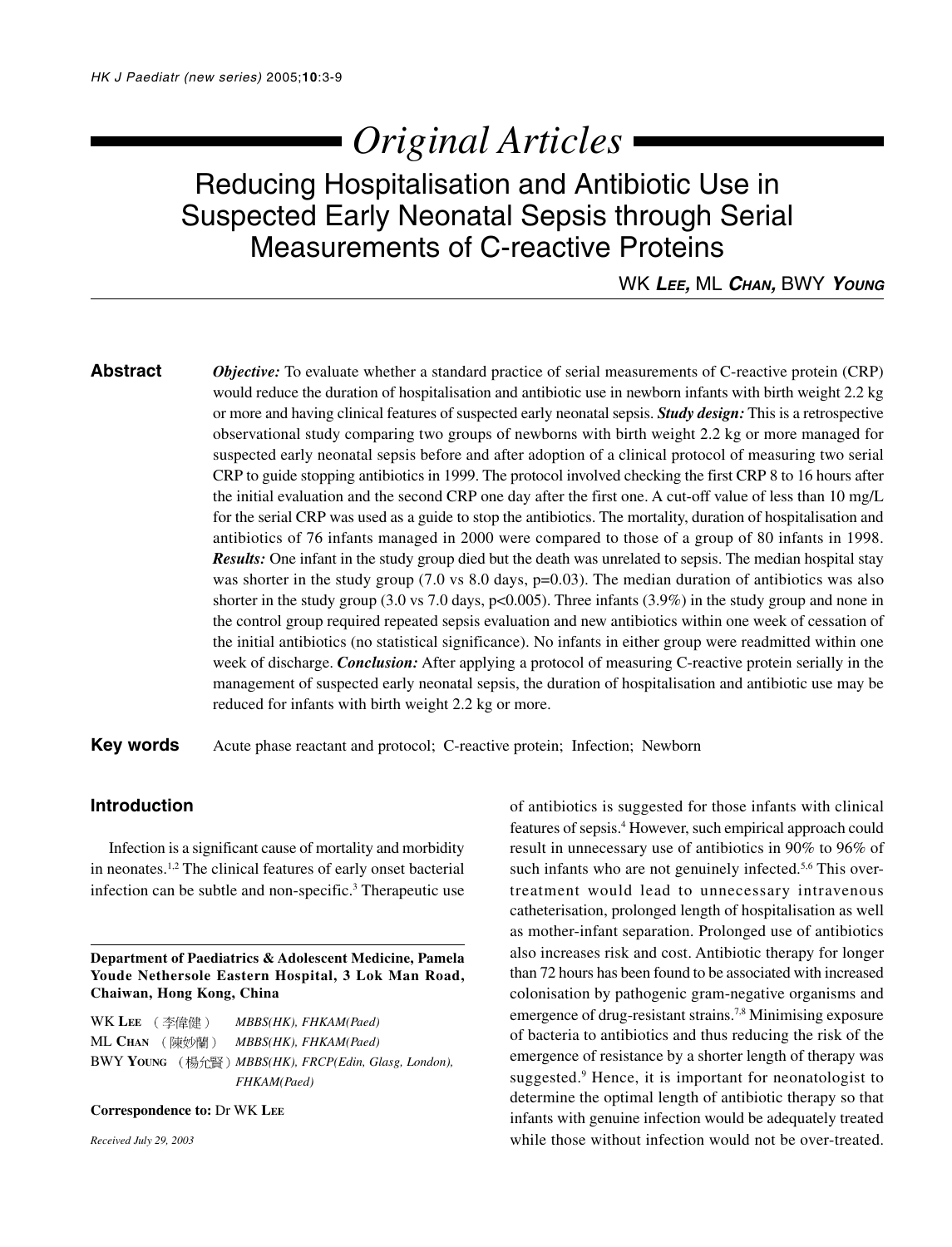The level of C-reactive protein (CRP) may be used as a guide. CRP is an acute phase reactant which was found to be elevated in neonates with systemic bacterial infections.10,11 Studies showed that CRP was probably the best available single diagnostic test for infection.12 It was suggested that antibiotics could be safely discontinued when CRP values remained normal 24 hours after initial clinical suspicion of infection.13 The present study was undertaken to determine the outcome of the patients with suspected early neonatal sepsis after implementation of a protocol of using CRP for decision making.

#### **Method**

#### **Control Group**

All newborns with birth weight 2.2 kg or more admitted in 1998 for suspected sepsis within 72 hours of life were included as control for the present study. The clinical features of suspected sepsis included any of the following: (1) fever: rectal temperature more than 38 degree Celsius; (2) respiratory condition: tachypnoea, chest retraction, apnea, grunting, etc; (3) cardiovascular condition: tachycardia, hypotension, hypertension, poor peripheral circulation, etc; (4) neurological condition: lethargy, bulging fontanelle, hypotonia or hyper-reflexia, seizure, etc; (5) gastrointestinal condition: poor feeding, vomiting, abdominal distension, etc; (6) haematological condition: petechiae, pallor, etc. The routine investigations included blood culture, complete blood count with differential (CBP) and chest radiographs (CXR). CRP might be checked but not as a routine. If it was checked, the first sample was usually taken at the initial evaluation whereas the second one was usually taken next morning, i.e., 8 to 24 hours after the initial evaluation. The decision of performing other investigations such as lumbar puncture and suprapubic aspiration for urine was subject to clinical condition. BACTEC system was used for the blood culture. CRP was analysed with the method of rate nephelometry by the laboratory and reported two to three times a week. Antibiotics, usually ampicillin and gentamicin, were started after the initial evaluation. Other antibiotics might be considered in individual patients. For example, cefotaxime instead of gentamicin would be given for cases with suspected meningitis or existing renal impairment. The incharge physicians would decide on the duration of antibiotics based on the clinical progress.

#### **Study Group**

The study group comprised all newborns with birth weight 2.2 kg or more admitted in 2000 for suspected sepsis within 72 hours of life. During this period, a new clinical protocol for management of neonatal sepsis was applied. Admission criteria were the same as before. Blood culture, CBP and CXR were all taken at the initial clinical evaluation. CRP was checked as a routine. The major difference from the control group was that blood samples for CRP were obtained at standard times. If the initial clinical assessment was done from 8am to 12 midnights, the first CRP would be checked on the following morning and then the second one on the morning one more day later. If the initial clinical assessment was done between 12 midnights and 8am, the first CRP would be checked at 4pm on the same day and the second one on the next morning. It meant that the first and second CRP would be taken 8 to 24 hours and 24 to 48 hours respectively after the initial clinical assessment. In addition, the results were reported before 6pm daily except on Sundays or public holidays. Time of commencement and choice of antibiotics were similar to the control group. However, antibiotics would be stopped if two serial CRP were less than 10 mg/L and blood culture was negative by the time of CRP report. Otherwise, antibiotics would be given for at least seven days. The in-charge physicians could however make the final decision on the duration of the therapy after evaluating the individual clinical condition irrespective of the investigation result.

The infants would be discharged when they were medically well and when antibiotics had been stopped. They would also be followed in our outpatient clinic after the discharge. The practice remained the same over these two periods. Since we discharged low birth weight well infants at 2.2 kg, the cut-off birth weight of 2.2 kg was arbitrarily chosen to exclude low birth weight infants whose duration of hospitalisation were affected by other co-existing problems.

#### **Data Collection**

Patients and controls meeting the inclusion criteria were identified from the discharge summaries and then medical records of patients admitted in these periods. Baseline data on gestation age, birth weight, sex, mode of delivery, Apgar score and the clinical features of suspected sepsis were collected. The maximal respiratory support of each patient was also grouped into high frequency oscillatory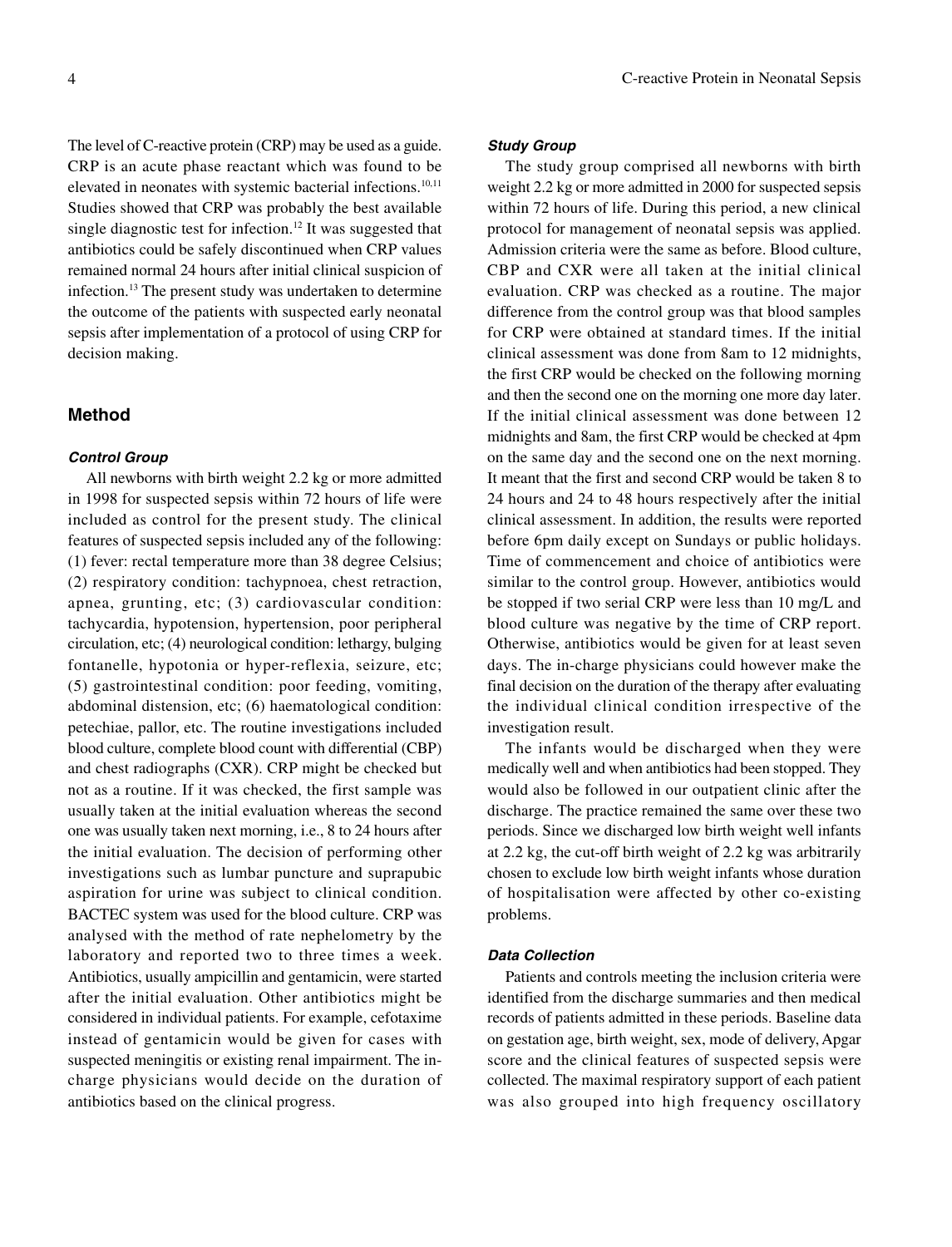ventilation, conventional ventilation, nasal continuous airway pressure, oxygen alone and none. The results of the total white blood cell count, absolute neutrophil count, immature cell percentage, platelet count, CRP and blood culture were all recorded. Attending physicians' comments on the chest radiograph were classified as normal or abnormal. The final diagnoses were according to the discharge summary. The choice of the antibiotics was also identified.

#### **Outcome Measures**

Primary outcomes were mortality and duration of hospitalisation. Secondary outcomes included: (1) duration of antibiotics; (2) the need for sepsis evaluation and new antibiotics within one week of the cessation of the antibiotics; (3) readmission and sepsis evaluation within one week after discharge. Data of the outcomes could be collected from the in-patient as well as the outpatient clinic medical records.

#### **Statistical Analysis**

Continuous variables such as the gestational age, birth

| Table 1 | Clinical characteristics of the patients |  |
|---------|------------------------------------------|--|
|---------|------------------------------------------|--|

weight, duration of hospitalisation and antibiotics were reported as median with range and they were compared by Mann-Whitney test. Continuous variables such as the laboratory results were reported as mean with standard deviation and they were compared by Student's *t* test. Categorical variables were reported as numbers or percentages and they were compared by Chi squared test or Fisher's exact test. CRP values were not compared because they were taken at different times of the clinical course. P-value of less than 0.05 was regarded as statistically significant. Statistical analysis was performed with SPSS version 11.0.

#### **Results**

Seventy-seven and 80 infants met the inclusion criteria in the study and control groups respectively. One patient in the study group was not included in the analysis as the medical record was lost. As shown in Table 1, the two groups were similar in gestational age, birth weight, mode of delivery, clinical features of suspected sepsis and maximum

|                                           | Control group    | <b>Study group</b> |           |
|-------------------------------------------|------------------|--------------------|-----------|
| <b>Variable</b>                           | $(N=80)$         | $(N=76)$           | P-value   |
| Gestational age in weeks: median (range)  | 39.0 (33-42)     | $39.0(31-41)$      | <b>NS</b> |
| Birth weight in gm: median (range)        | 3277 (2240-4270) | 3165 (2270-4220)   | <b>NS</b> |
| Female sex                                | 25.0%            | 46.1%              | 0.006     |
| Mode of delivery                          |                  |                    | <b>NS</b> |
| Normal vaginal delivery                   | 43.8%            | 46.1%              |           |
| Vacuum extraction                         | 22.5%            | 28.9%              |           |
| Forceps                                   | $1.3\%$          | $1.3\%$            |           |
| Caesarean section                         | 31.3%            | 22.4%              |           |
| <b>Breech</b>                             | $1.3\%$          | $1.3\%$            |           |
| Clinical features of sepsis               |                  |                    |           |
| Fever                                     | 13.8%            | 7.9%               | <b>NS</b> |
| Respiratory                               | 77.5%            | 84.2%              | <b>NS</b> |
| Cardiovascular                            | 15.0%            | 26.3%              | <b>NS</b> |
| Neurological                              | 5.0%             | 1.3%               | <b>NS</b> |
| Gastrointestinal                          | 12.5%            | 14.5%              | <b>NS</b> |
| Haematological                            | $7.5\%$          | 5.3%               | <b>NS</b> |
| Maximal respiratory support               |                  |                    | <b>NS</b> |
| High frequency oscillatory ventilation    | $0.0\%$          | 1.3%               |           |
| Conventional ventilation                  | $7.5\%$          | 3.9%               |           |
| Nasal continuous positive airway pressure | $0.0\%$          | 2.6%               |           |
| Oxygen supplement alone                   | 35.0%            | 46.1%              |           |
| None                                      | 57.5%            | 46.1%              |           |

NS: no statistical significance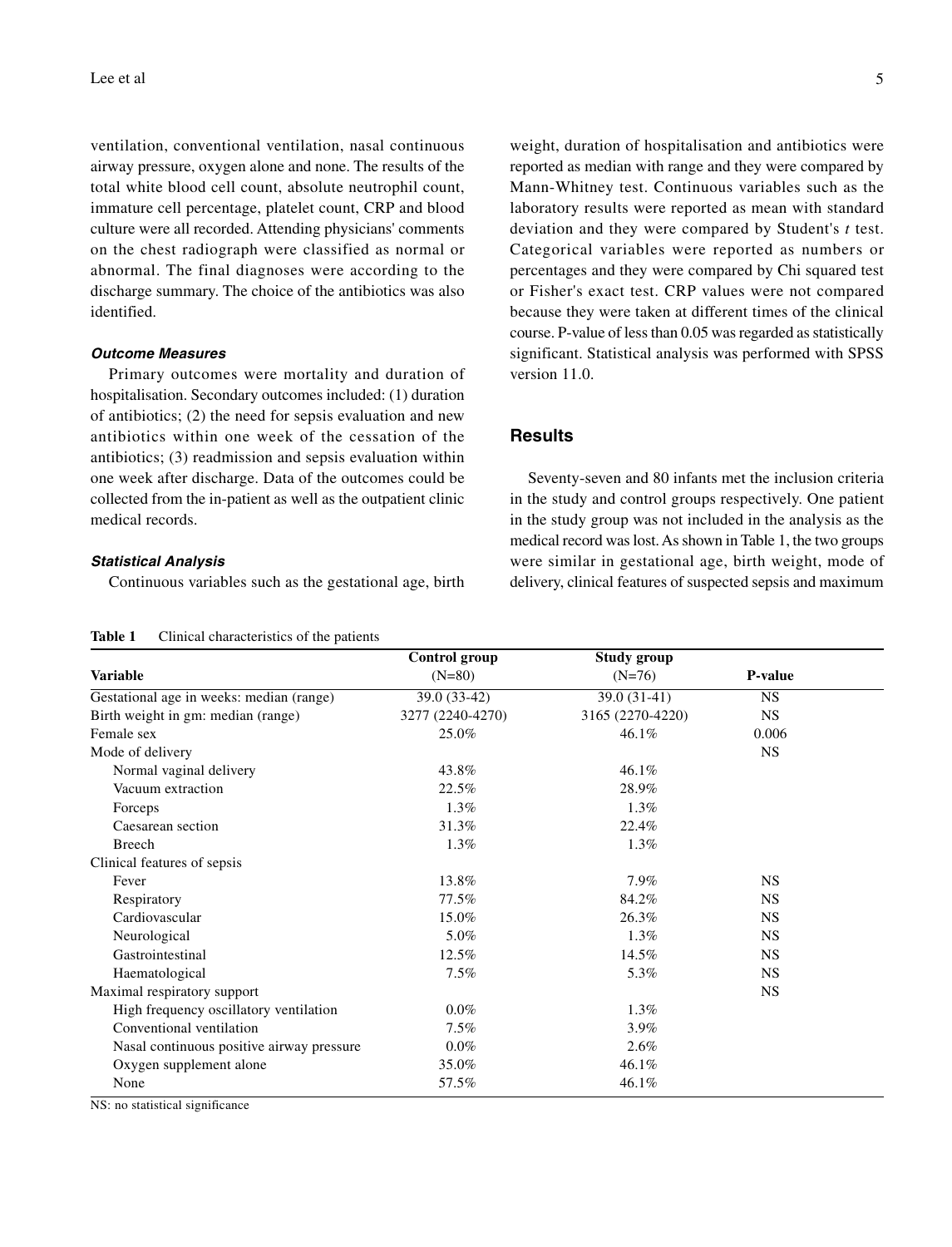level of care. The study group however contained more female infants.

All the blood cultures were negative. Other investigation results are shown in Table 2. The total white cell count, absolute neutrophil count, immature cell percentage, platelet count and CXR were comparable in both groups. In the study group, 19.4% and 16.7% of the first and second CRP respectively were increased. In the control group, 7.9% and 31.1% of the first and second CRP respectively were increased. Statistical analysis of CRP is not applicable.

The final diagnoses and choice of antibiotics were shown in Table 3. The proportion diagnosed as sepsis was similar in both groups. However, in the study group, fewer patients were labeled as pneumonia or meconium aspiration syndrome but more as transient tachypnoea of newborn or no relevant diagnosis when compared to the control group. The difference was statistically significant. The majority in both groups (more than 93%) received ampicillin and

|                                       | Control group    | <b>Study group</b> |                |
|---------------------------------------|------------------|--------------------|----------------|
| Variable                              | $(N=80)$         | $(N=76)$           | P-value        |
| Total white cell count $(x10^9/L)$    | $20.5 \pm 5.7$   | $21.0\pm 6.6$      | <b>NS</b>      |
|                                       | $(n=80)$         | $(n=76)$           |                |
| Platelet count $(x10^9/L)$            | $245.7 \pm 67.8$ | $266.0\pm 66.4$    | <b>NS</b>      |
|                                       | $(n=80)$         | $(n=75)$           |                |
| Absolute neutrophil count $(x10^9/L)$ | $12.4 \pm 4.2$   | $14.5 \pm 15.6$    | <b>NS</b>      |
|                                       | $(n=72)$         | $(n=61)$           |                |
| Immature cells (%)                    | $0.7 \pm 1.5$    | $0.6 \pm 1.6$      | <b>NS</b>      |
|                                       | $(n=65)$         | $(n=56)$           |                |
| Increased 1st CRP more than 10 mg/L   | 7.9%             | 19.4%              | Not applicable |
|                                       | $(n=63)$         | $(n=72)$           |                |
| Increased 2nd CRP more than 10 mg/L   | 31.1%            | 16.7%              | Not applicable |
|                                       | $(n=45)$         | $(n=66)$           |                |
| Abnormal chest X-ray                  | 60.8%            | 50.7%              | <b>NS</b>      |
|                                       | $(n=79)$         | $(n=75)$           |                |

Table 2 Results of the sepsis evaluation

Plus: minus values are means±standard deviation; NS: no statistical significance.

The values in the bracket are the actual number of individual tests performed and reported.

|                                          | Control group | <b>Study group</b> |                |
|------------------------------------------|---------------|--------------------|----------------|
| Variable                                 | $(N=80)$      | $(N=76)$           | <b>P-value</b> |
| Final diagnosis                          |               |                    | < 0.005        |
| Sepsis                                   | 40.0%         | 38.2%              |                |
| Pneumonia                                | 25.0%         | 11.8%              |                |
| Meconium aspiration syndrome             | 27.5%         | $9.2\%$            |                |
| Respiratory distress syndrome            | $0.0\%$       | $1.3\%$            |                |
| Transient tachypnoea of newborn          | 5.0%          | 26.3%              |                |
| Spontaneous pneumothorax                 | $0.0\%$       | 5.3%               |                |
| No relevant diagnosis                    | $2.5\%$       | 7.9%               |                |
| Choice of antibiotics                    |               |                    | 0.03           |
| Ampicillin and gentamicin                | 93.8%         | 94.7%              |                |
| Ampicillin and cefotaxime                | $6.3\%$       | $0.0\%$            |                |
| Ampicillin, gentamicin and metronidazole | $0.0\%$       | $1.3\%$            |                |
| Penicillin and gentamicin                | $0.0\%$       | 3.9%               |                |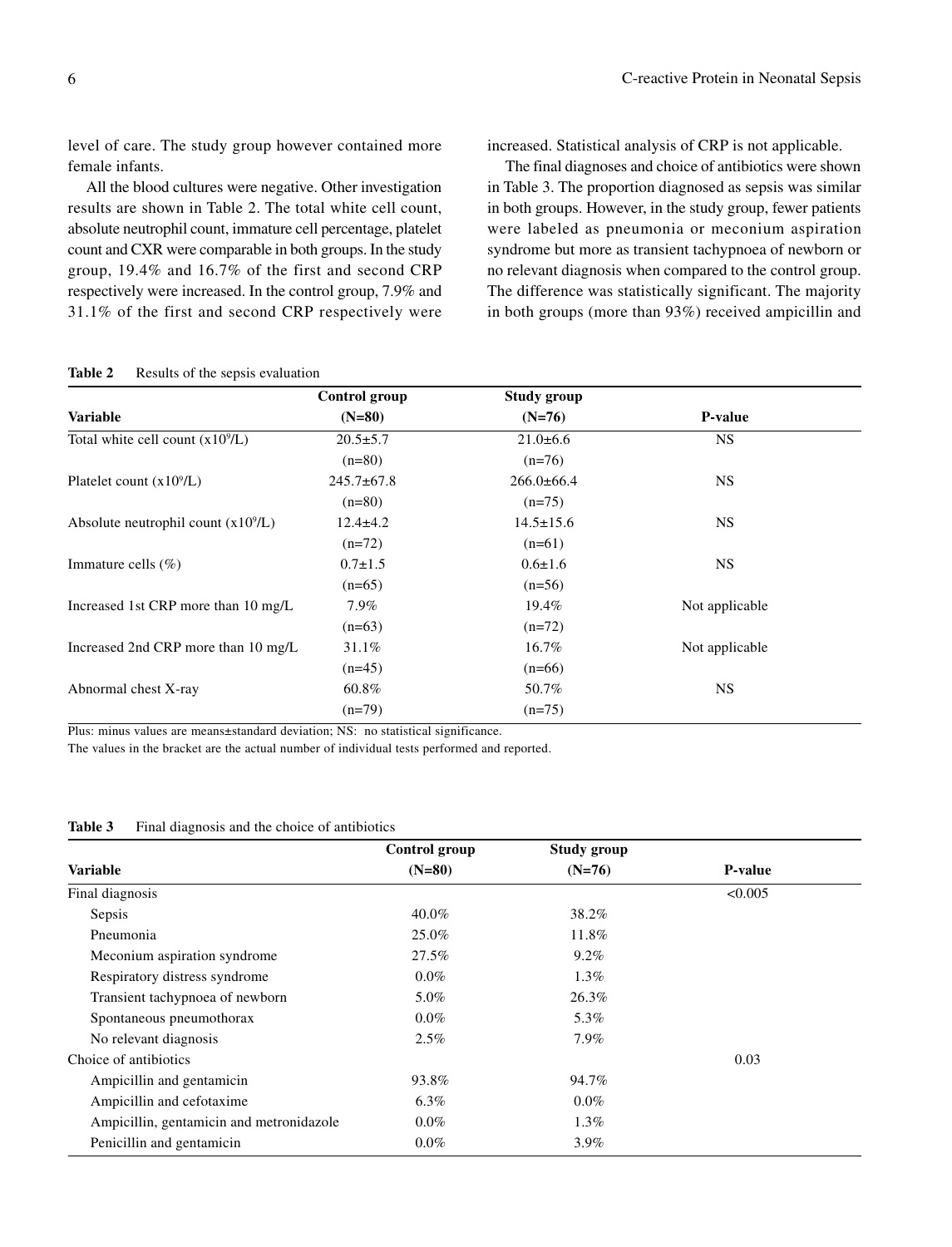gentamicin. A few in the control group received ampicillin and cefotaxime whereas a few in the study group received penicillin and gentamicin.

There was one death in the study group: an infant with giant exomphalos died because of uncontrolled bleeding from the exomphalos and it was believed to be unrelated to sepsis. The median length of hospital stay was shorter in the study group  $(7.0 \text{ vs } 8.0 \text{ days}, \text{p=0.03})$ . Furthermore, the median duration of the antibiotics was also shorter in the study group  $(3.0 \text{ vs } 7.0 \text{ days}, \text{ p} < 0.005)$  (Table 4).

Three out of 76 infants in the study group and none in the control group required repeated sepsis evaluation and new antibiotics within one week of cessation of the initial antibiotics (no statistical significance). One of them was the infant with giant exomphalos. Antibiotics were initially given for 14 days. Repeated sepsis evaluation and new antibiotics were given within one week afterwards. For the second infant, initial antibiotics had already been given for seven days. Repeated sepsis investigation was negative. The need for sepsis re-evaluation was therefore not related to early cessation of antibiotics in these two cases. The third infant was born normal vaginally at term with birth weight 3.05 kg and normal Apgar scores. His mother had no routine antenatal follow up. He presented with repeated vomiting but no fever, any abdominal sign or cardiorespiratory distress on the day of birth. CBP and CRP were normal. Vomiting subsided next day and three days of antibiotics were initially given. Lumbar puncture was performed on day 4 of life to test for VDRL titre because the maternal

| Table 4 | The outcomes of the patients |  |  |
|---------|------------------------------|--|--|
|---------|------------------------------|--|--|

VDRL was subsequently found to be positive. He did not have any clinical features of meningitis but *E. Coli* was found in the cerebrospinal fluid. Cefotaxime was then started (Table 4).

No patient in either group required readmission within one week of discharge (Table 4).

#### **Discussion**

This study showed that the duration of hospitalisation and antibiotic use might be reduced after applying a clinical protocol involving standard measurement of CRP. Early cessation of the antibiotics in the study group might not lead to significant adverse outcomes. The only case of death in the study group was not related to sepsis or the early cessation of antibiotics. Though three cases required sepsis re-evaluation in the study group, the proportion was not statistically significantly different from the control group. In the case where meningitis was diagnosed after early cessation of antibiotics, it was not known whether it would have been prevented by continuation of initial antibiotics.

In our protocol, we used CRP as a guide to decide when to stop the antibiotics after they were started. However, we could not tell whether the patients had genuine sepsis or not and it was not our objective in the study. A positive blood culture is microbiologic confirmation of the diagnosis of sepsis and traditionally, it was regarded as the gold standard. However, technical pitfalls of performing blood

|                                                              | Control group    | Study group    |                |
|--------------------------------------------------------------|------------------|----------------|----------------|
| Variable                                                     | $(N=80)$         | $(N=76)$       | <b>P-value</b> |
| Death                                                        | $\mathbf{0}$     |                | NS.            |
| Length of hospitalisation: median (range)                    | $8.0(3-18)$      | $7.0(3-108)$   | 0.03           |
| Female                                                       | $8.0(3-18)$      | $8.0(4-108)$   | <b>NS</b>      |
|                                                              | $(n=20)$         | $(n=35)$       |                |
| Male                                                         | $8.0(4-18)$      | $7.0(3-27)$    | < 0.005        |
|                                                              | $(n=60)$         | $(n=41)$       |                |
| Duration of antibiotics: median (range)                      | $7.0(2-10)$      | $3.0(1-14)$    | < 0.005        |
| Female                                                       | $7.0(2-10)$      | $3.0(2-14)$    | 0.025          |
|                                                              | $(n=20)$         | $(n=35)$       |                |
| Male                                                         | $7.0(3-10)$      | $3.0(1-10)$    | < 0.005        |
|                                                              | $(n=60)$         | $(n=41)$       |                |
| Repeated sepsis evaluation and new antibiotics within        | $\mathbf{0}$     | 3              | <b>NS</b>      |
| 1 week of cessation of initial antibiotics                   |                  |                |                |
| Readmission and sepsis evaluation within 1 week of discharge | $\boldsymbol{0}$ | $\overline{0}$ | <b>NS</b>      |

NS: no statistical significance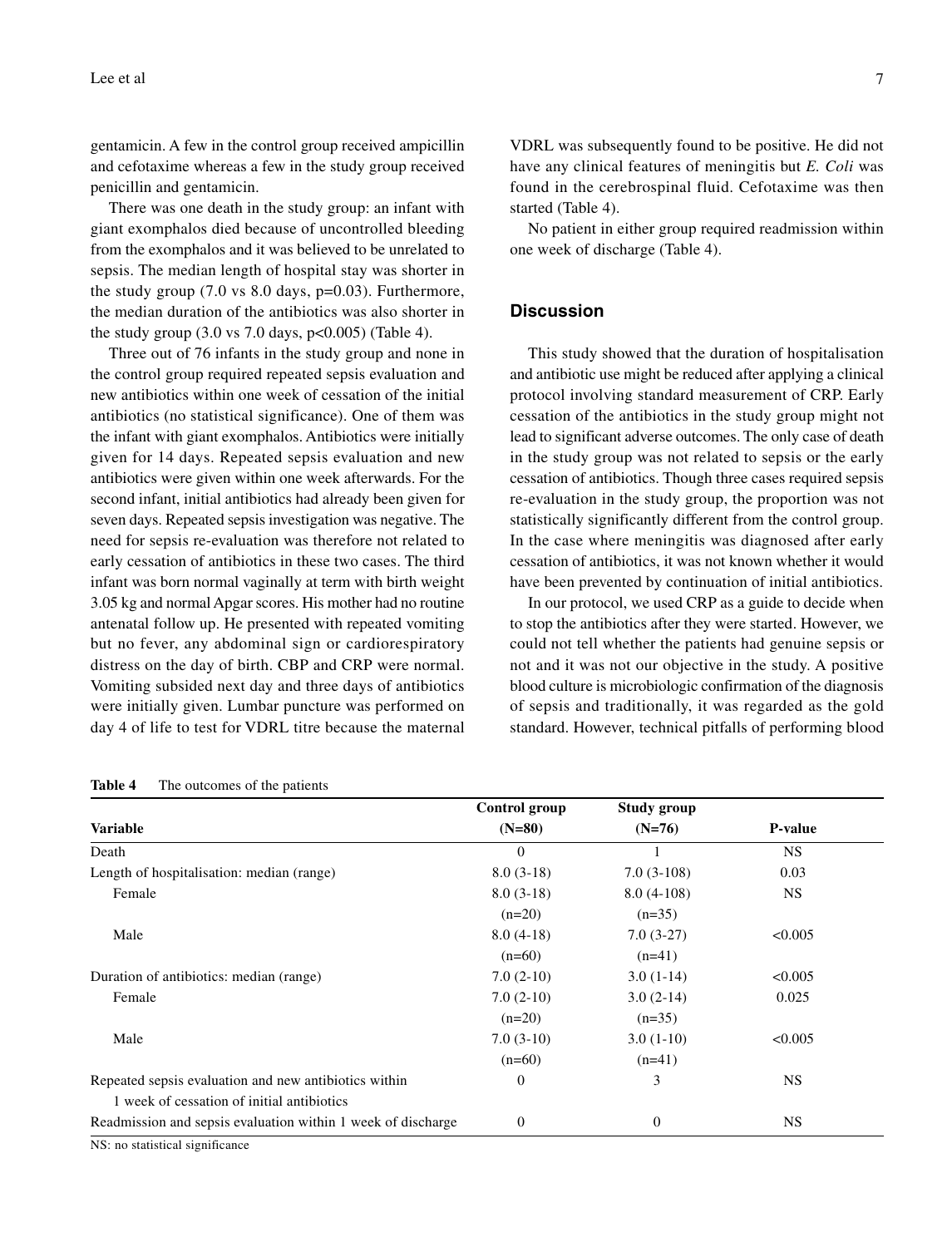culture exist. Insufficient volume of the blood sample and the use of intrapartum antibiotics in mothers may affect the results. The reliability of the test was questioned and it was suggested that a negative blood culture should not be used as the sole criteria for discontinuing antibiotics.<sup>3</sup> As shown in our study, the blood cultures from all the infants were negative. Genuine sepsis might be present in some of our patients although it could not be proven. Indeed, the term 'clinical sepsis',<sup>2</sup> 'clinical septicemia',<sup>10</sup> 'infection likely',<sup>14</sup> 'probable sepsis/infection',<sup>15-17</sup> 'very probable sepsis/infection $18$  and 'deep culture negative sepsis',  $19$  etc. have been described for these situations and antibiotics were continued despite the negative blood cultures.

Several uncontrolled studies on the application of CRP in neonates have shown that most of the patients who received antibiotics for only two to five days did not have significant relapse of clinical features of sepsis.<sup>14,20,21</sup> With the use of a control group in the present study, there may be more evidence to show the benefit of reduction of hospital stay and antibiotic use.

The following two major differences in the practice between the study and the control groups may explain why the protocol was useful. Firstly, the first CRP was taken at the initial clinical assessment in the control group but at a delayed time of 8 to 24 hours after initial assessment in the study group. As shown in a previous study, the diagnostic value of CRP measured at a delayed time rather than at the initial evaluation was more satisfactory.<sup>15</sup> Secondly, during the control period, CRP was only reported two to three times a week but during the study period, the CRP was reported daily except on Sundays and public holidays. The earlier report of the results enabled earlier stop of antibiotics in the study period. Moreover, on following a clearly defined protocol, the physicians might be more confident to stop the antibiotics earlier.

There were some limitations of our study due to its retrospective nature. Firstly, we could not exactly tell whether the two groups of patients were really comparable. The record of the obstetrical history of any prolonged rupture of membranes, intrapartum fever and use of maternal antibiotics, etc. was incomplete. Screening for group B streptococcus was not performed routinely. In addition, there were more female infants in the study group. It would not be certain how these existing and potential differences in the risk factors for early neonatal sepsis could affect the final outcome. Nevertheless, there was no proven sepsis in all patients. Hence there might not be a direct influence to the final outcome. It may be interesting to notice that when the sex subgroups were analysed

separately, there was no difference in hospital stay for females but it was shorter in the study group for males (7.0 vs 8.0 days,  $p<0.005$ ). The reason for this observed variation in different sex is not certain. On the other hand, the duration of antibiotic use was shorter in the study group for either sex (both 3.0 vs 7.0 days, p<0.05) (Table 4).

Secondly, the proportions of final diagnoses were different between two groups, i.e., fewer pneumonia or meconium aspiration syndrome but more transient tachypnoea of newborn or no relevant diagnosis in the study group. There might be a primary difference in the etiology between the two groups. On the other hand, it may only indicate that the final diagnoses made by the physicians were simply affected by their decision to continue or discontinue antibiotics. For example, it may be difficult to differentiate pneumonia from transient tachypnoea of newborn only by clinical features or CXR. But the physician would make a diagnosis of transient tachypnoea of newborn rather than pneumonia when they decided to stop the antibiotics earlier. Simply speaking, the more objective diagnosis that could be easily compared would be the sepsis confirmed by blood culture, which was not found in both groups of infants.

Lastly, the small sample size of each group may not be large enough to detect any difference in the adverse outcomes such as mortality.

In conclusion, a standardised protocol of measuring CRP for newborns with suspected early sepsis was associated with a reduction in hospitalisation and antibiotic use. A larger prospective study may be necessary to address the issues.

#### **References**

- 1. Jason JM. Infectious disease-related deaths of low birth weight infants, United States, 1968 to 1982. Pediatrics 1989;84:296-303.
- 2. Stoll BJ, Gordon T, Korones SB, et al. Early-onset sepsis in very low birth weight neonates: a report from the National Institute of Child Health and Human Development Neonatal Research Network. J Pediatr 1996;129:72-80.
- 3. Kaftan H, Kinney JS. Early onset neonatal bacterial infections. Semin Perinatol 1998;22:15-24.
- 4. Prevention of perinatal group B streptococcal disease: a public health perspective. Centers for Disease Control and Prevention. MMWR Recomm Rep 1996;45(RR-7):1-24.
- 5. Hammerschlag MR, Klein JO, Herschel M, Chen FC, Fermin R. Patterns of use of antibiotics in two newborn nurseries. N Engl J Med 1977;296:1268-9.
- 6. Philip AG, Hewitt JR. Early diagnosis of neonatal sepsis. Pediatrics 1980;65:1036-41.
- 7. Goldmann DA, Leclair J, Macone A. Bacterial colonization of neonates admitted to an intensive care environment. J Pediatr